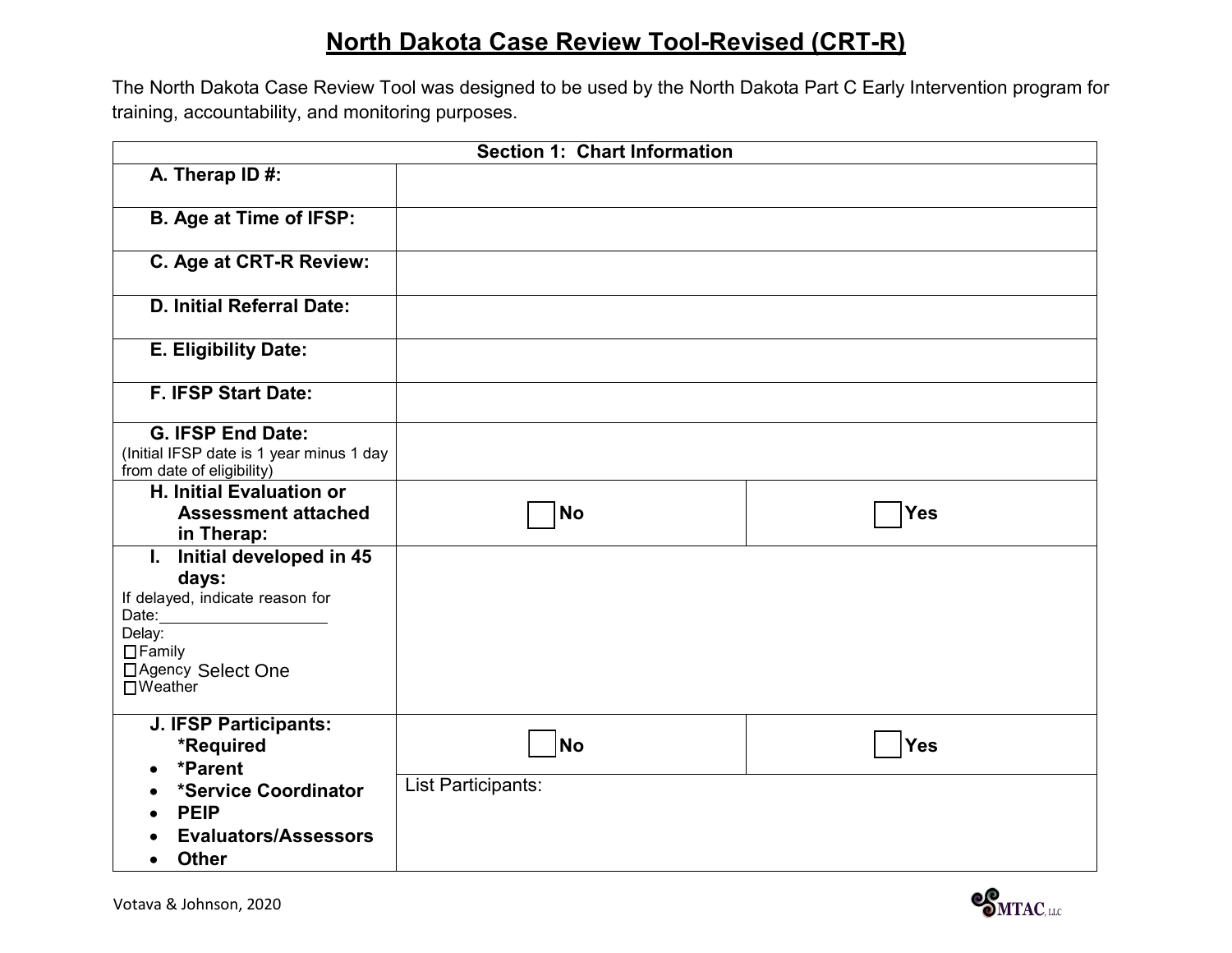| K. Evaluator/Assessor #1<br>Name/Title:<br>L. Evaluator/Assessor #2                 |                                                                                                                                                                                                 |                                                                                                                                                              |
|-------------------------------------------------------------------------------------|-------------------------------------------------------------------------------------------------------------------------------------------------------------------------------------------------|--------------------------------------------------------------------------------------------------------------------------------------------------------------|
| Name/Title:<br>M. Evaluator/Assessor #3                                             |                                                                                                                                                                                                 |                                                                                                                                                              |
| (optional):                                                                         |                                                                                                                                                                                                 |                                                                                                                                                              |
| N. Prior Notice/Invite for<br><b>IFSP:</b>                                          | <b>No</b>                                                                                                                                                                                       | Yes                                                                                                                                                          |
| <b>O. Prior Notice/Consent</b><br>for<br>evaluation/assessment:                     | <b>No</b>                                                                                                                                                                                       | Yes                                                                                                                                                          |
| P. Assessment<br><b>Tools/Objective Tools</b><br>(criterion or norm<br>referenced): | Early Learning Accomplishment<br>П<br>Profile Preschool Language<br>Scale (ELAP)<br>Developmental Assessment of<br>П<br>Young Children (DAYC)<br><b>Hawaii Early Learning Profile</b><br>(HELP) | <b>Vision Screening Tool</b><br>П<br><b>Receptive Expressive Emergent</b><br>П<br>Language Scale (REEL-3)<br><b>AEPS</b><br>Other<br>Other<br>Other<br>Other |

## Section 1 Reviewer Notes:

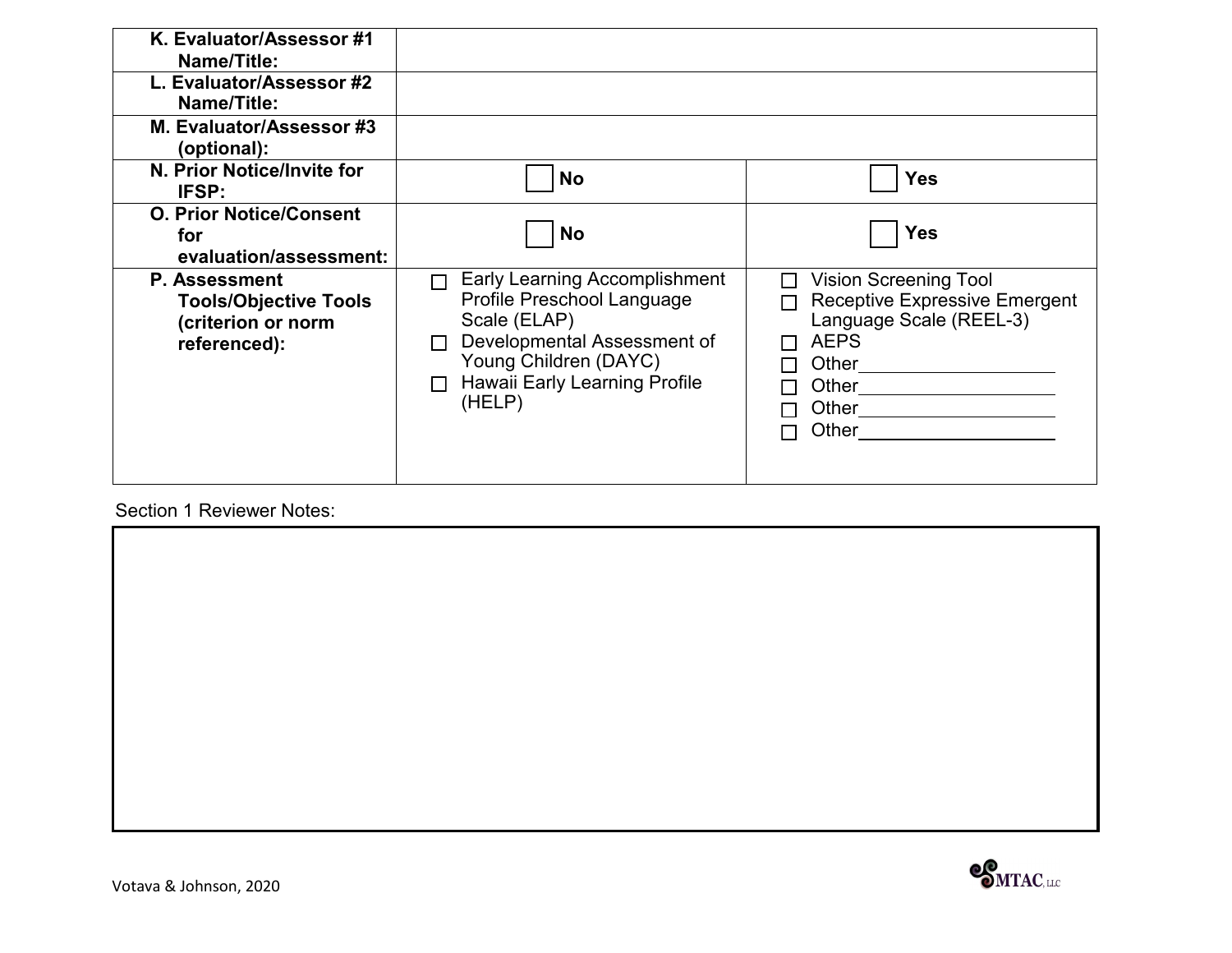| Section 2: Present Levels of Development in Daily Routines and Activities                                                                                                                      |  |                                                                                                                                                                                                          |  |                                                                                                                                                                                                                                                                                                                                                                                                                                                                                                                        |                                    |                                        |  |  |  |
|------------------------------------------------------------------------------------------------------------------------------------------------------------------------------------------------|--|----------------------------------------------------------------------------------------------------------------------------------------------------------------------------------------------------------|--|------------------------------------------------------------------------------------------------------------------------------------------------------------------------------------------------------------------------------------------------------------------------------------------------------------------------------------------------------------------------------------------------------------------------------------------------------------------------------------------------------------------------|------------------------------------|----------------------------------------|--|--|--|
| A. Present level of Development<br>(PLD):                                                                                                                                                      |  | <b>Completed with strengths and</b><br>challenges discussed functionally                                                                                                                                 |  |                                                                                                                                                                                                                                                                                                                                                                                                                                                                                                                        |                                    | PLD based on criterion-referenced tool |  |  |  |
| *Accommodations discussed as what is<br>currently occurring                                                                                                                                    |  | <b>No</b>                                                                                                                                                                                                |  | <b>Yes</b>                                                                                                                                                                                                                                                                                                                                                                                                                                                                                                             | <b>No</b>                          | <b>Yes</b>                             |  |  |  |
| <b>B. Physical</b>                                                                                                                                                                             |  |                                                                                                                                                                                                          |  |                                                                                                                                                                                                                                                                                                                                                                                                                                                                                                                        |                                    |                                        |  |  |  |
| <b>Gross Motor</b><br>$\bullet$                                                                                                                                                                |  | ⊔                                                                                                                                                                                                        |  | $\Box$                                                                                                                                                                                                                                                                                                                                                                                                                                                                                                                 | $\Box$                             | □                                      |  |  |  |
| <b>Fine Motor</b><br>$\bullet$                                                                                                                                                                 |  | $\Box$                                                                                                                                                                                                   |  | $\Box$                                                                                                                                                                                                                                                                                                                                                                                                                                                                                                                 | $\Box$                             | $\Box$                                 |  |  |  |
| <b>Vision</b><br>$\bullet$                                                                                                                                                                     |  | $\Box$                                                                                                                                                                                                   |  | $\Box$                                                                                                                                                                                                                                                                                                                                                                                                                                                                                                                 | $\Box$                             | $\Box$                                 |  |  |  |
| <b>Hearing</b><br>$\bullet$                                                                                                                                                                    |  | $\Box$                                                                                                                                                                                                   |  | $\Box$                                                                                                                                                                                                                                                                                                                                                                                                                                                                                                                 | $\Box$                             | $\Box$                                 |  |  |  |
| <b>C. Cognitive</b>                                                                                                                                                                            |  | $\Box$                                                                                                                                                                                                   |  | $\Box$                                                                                                                                                                                                                                                                                                                                                                                                                                                                                                                 | $\Box$                             | $\Box$                                 |  |  |  |
| D. Self-Help/Adaptive                                                                                                                                                                          |  | $\Box$                                                                                                                                                                                                   |  | $\Box$                                                                                                                                                                                                                                                                                                                                                                                                                                                                                                                 | $\Box$                             | $\Box$                                 |  |  |  |
| <b>E. Social-Emotional</b>                                                                                                                                                                     |  | $\Box$                                                                                                                                                                                                   |  | $\Box$                                                                                                                                                                                                                                                                                                                                                                                                                                                                                                                 | $\Box$                             | $\Box$                                 |  |  |  |
| <b>F. Communication</b><br><b>Receptive</b>                                                                                                                                                    |  | □                                                                                                                                                                                                        |  | $\Box$                                                                                                                                                                                                                                                                                                                                                                                                                                                                                                                 | $\Box$                             | $\Box$                                 |  |  |  |
| • Expressive                                                                                                                                                                                   |  | $\Box$                                                                                                                                                                                                   |  | $\Box$                                                                                                                                                                                                                                                                                                                                                                                                                                                                                                                 | $\Box$                             | $\Box$                                 |  |  |  |
| <b>G. Early Literacy</b>                                                                                                                                                                       |  | $\Box$                                                                                                                                                                                                   |  | $\Box$                                                                                                                                                                                                                                                                                                                                                                                                                                                                                                                 |                                    |                                        |  |  |  |
| H. Health (general health                                                                                                                                                                      |  |                                                                                                                                                                                                          |  |                                                                                                                                                                                                                                                                                                                                                                                                                                                                                                                        | Review of pertinent health records |                                        |  |  |  |
| described)                                                                                                                                                                                     |  | $\Box$                                                                                                                                                                                                   |  | $\Box$                                                                                                                                                                                                                                                                                                                                                                                                                                                                                                                 | $\Box$ No                          | $\Box$ Yes                             |  |  |  |
| All developmental areas<br>are included:                                                                                                                                                       |  | <b>Yes</b>                                                                                                                                                                                               |  | <b>No</b>                                                                                                                                                                                                                                                                                                                                                                                                                                                                                                              |                                    |                                        |  |  |  |
| <b>Quality Review Area</b>                                                                                                                                                                     |  | <b>Unacceptable</b>                                                                                                                                                                                      |  | 2<br><b>Acceptable</b>                                                                                                                                                                                                                                                                                                                                                                                                                                                                                                 |                                    |                                        |  |  |  |
| <b>J. Child's Present Levels</b><br>of Development<br>(including what is<br>working well) is<br>described in the<br>context of daily<br>routines and activities.<br>Acceptable<br>Unacceptable |  | <b>Present Levels are summarized</b><br>in terms of one or more of the<br>following:<br>Test scores/protocols<br>Child's deficits<br>Vague child strengths<br>without describing<br>developmental status |  | Present Levels in each required daily routine and activity are<br>described <i>functionally</i> , including what's not working well<br>(challenges).<br><b>AND</b><br>Are written in family friendly language<br><b>AND</b><br>There is a logical connection between the information in the daily<br>routine and the area of development<br><b>AND</b><br>Are individualized and unique to the family's daily activities and<br>routines.<br><b>AND</b><br>Includes what motivates and interests the child and family. |                                    |                                        |  |  |  |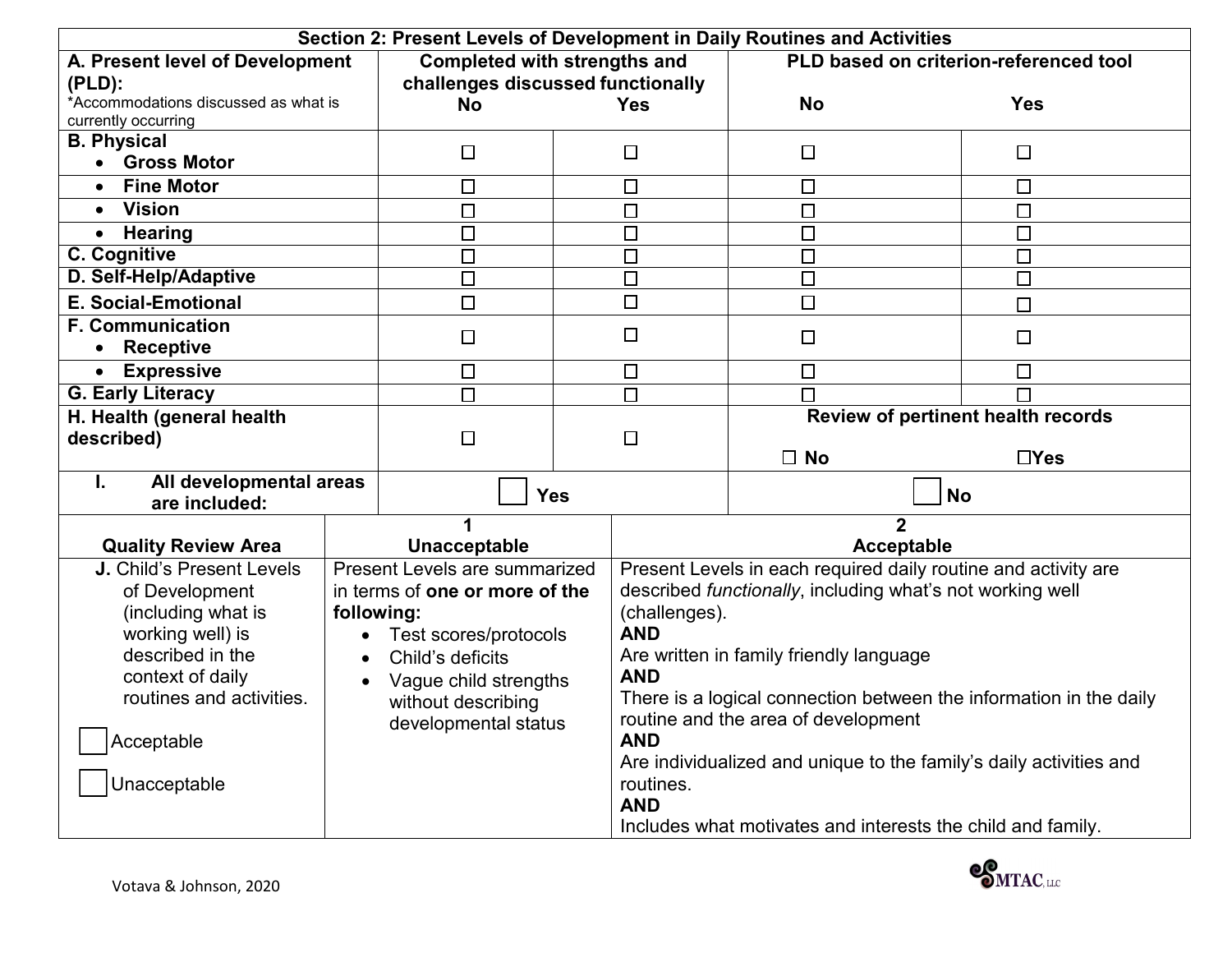## **Section 3: Family Assessment and Priorities**

| <b>Section 3. Family ASSESSMENT and Fribrities</b>                                                                                                                                                         |                                                                                                                                                                                                                           |                                                                                                                                                                                                                                                                                                                                                                                                                                                                               |     |  |  |  |  |  |  |  |
|------------------------------------------------------------------------------------------------------------------------------------------------------------------------------------------------------------|---------------------------------------------------------------------------------------------------------------------------------------------------------------------------------------------------------------------------|-------------------------------------------------------------------------------------------------------------------------------------------------------------------------------------------------------------------------------------------------------------------------------------------------------------------------------------------------------------------------------------------------------------------------------------------------------------------------------|-----|--|--|--|--|--|--|--|
| <b>Review Questions</b>                                                                                                                                                                                    |                                                                                                                                                                                                                           |                                                                                                                                                                                                                                                                                                                                                                                                                                                                               |     |  |  |  |  |  |  |  |
| A. Family assessment<br>interview documented:                                                                                                                                                              | <b>No</b>                                                                                                                                                                                                                 | Yes                                                                                                                                                                                                                                                                                                                                                                                                                                                                           | N/A |  |  |  |  |  |  |  |
| Priorities are ranked in<br>B.<br>numerical order by the<br>family:                                                                                                                                        | <b>No</b>                                                                                                                                                                                                                 | Yes                                                                                                                                                                                                                                                                                                                                                                                                                                                                           | N/A |  |  |  |  |  |  |  |
| C. Completed within 45<br>days of initial IFSP or<br>prior to annual IFSP:                                                                                                                                 | <b>No</b>                                                                                                                                                                                                                 | <b>Yes</b>                                                                                                                                                                                                                                                                                                                                                                                                                                                                    | N/A |  |  |  |  |  |  |  |
|                                                                                                                                                                                                            |                                                                                                                                                                                                                           |                                                                                                                                                                                                                                                                                                                                                                                                                                                                               |     |  |  |  |  |  |  |  |
| <b>Quality Review Area</b>                                                                                                                                                                                 | Unacceptable                                                                                                                                                                                                              | Acceptable                                                                                                                                                                                                                                                                                                                                                                                                                                                                    |     |  |  |  |  |  |  |  |
| D. Information is included<br>on the people who are<br>important to the child<br>and family and the<br>family's concerns and<br>resources with the<br>concurrence of the<br>family. This<br>information is | No information is provided<br><b>OR</b><br>Information is provided and<br>additional clarification is needed<br><b>OR</b><br>There is no documentation that<br>the family <b>declined</b> to provide<br>this information. | All of the following information is described:<br>Family concerns and the information is connected to what is<br>working well along with the challenges within typical routines<br>and activities.<br>Important people to the family<br>$\bullet$<br>Family assessment focuses on family functioning, child<br>$\bullet$<br>engagement, social relationships, and independence in the<br>families routines throughout the day.<br><b>General Resources (family resources)</b> |     |  |  |  |  |  |  |  |

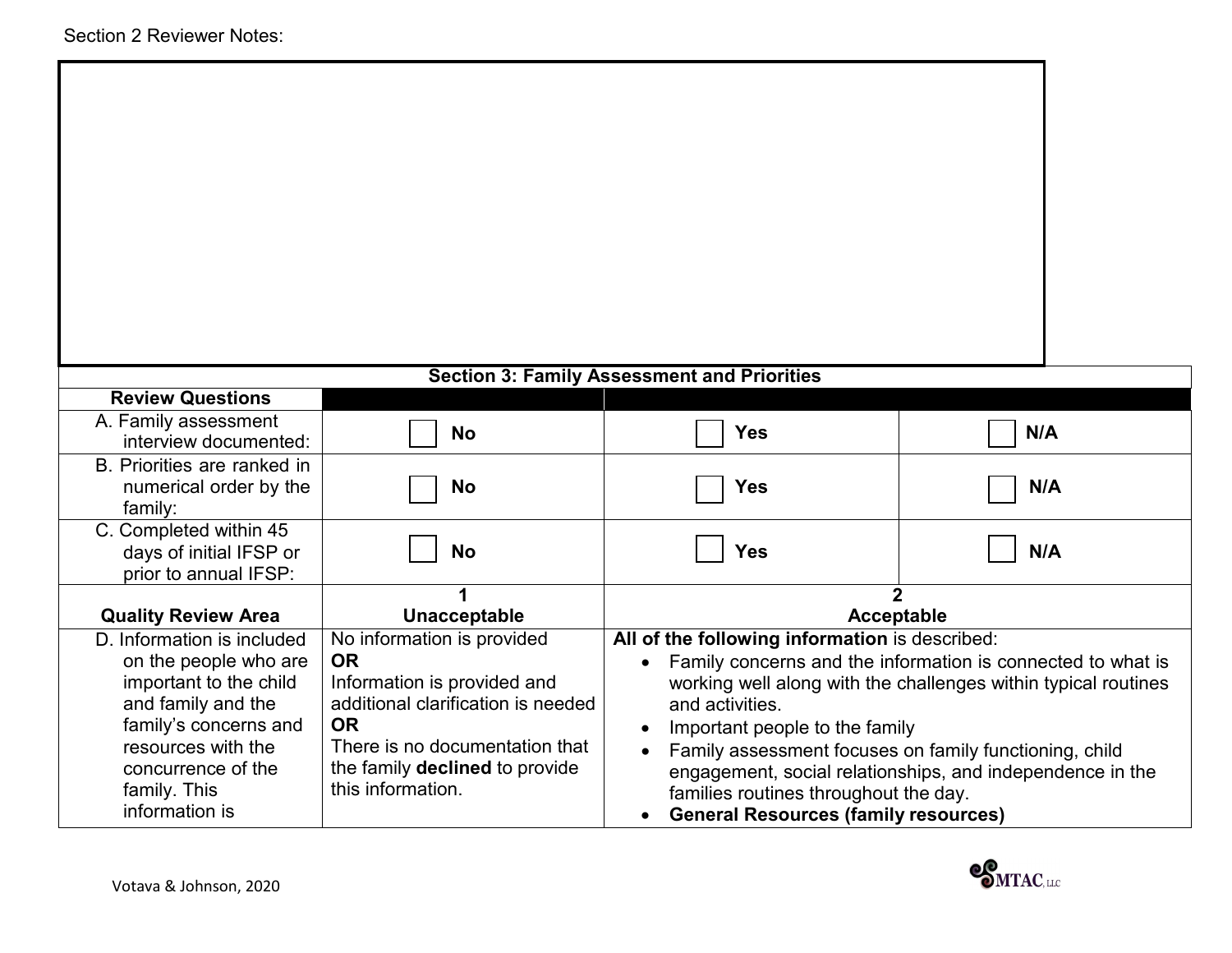| Unacceptable<br>Comments:                                                                                                          |                                                                                                                                                                                                |                                                                                                                                                                                                                                                                                                                                                                                                                                                                                                                                       |
|------------------------------------------------------------------------------------------------------------------------------------|------------------------------------------------------------------------------------------------------------------------------------------------------------------------------------------------|---------------------------------------------------------------------------------------------------------------------------------------------------------------------------------------------------------------------------------------------------------------------------------------------------------------------------------------------------------------------------------------------------------------------------------------------------------------------------------------------------------------------------------------|
| E. There is clear<br>information linking<br>family priorities to<br>family concerns,<br>strengths, and<br>interests.<br>Acceptable | No priorities are listed<br><b>OR</b><br>Priorities are provided and<br>additional clarification is needed<br><b>OR</b><br>There is no documentation that<br>the family declined to prioritize | Family priorities are clearly linked to family concerns,<br>strengths, and interests of the child and family.<br>Family priorities are described within family routines<br><b>OR</b><br>There is documentation that the family declined priorities                                                                                                                                                                                                                                                                                    |
| connected to the<br>family's everyday<br>routines and activities.<br>Acceptable<br>Unacceptable                                    |                                                                                                                                                                                                | housing, transportation, food, financial supports,<br>childcare, friends/relatives employment<br>Community groups<br>$\circ$<br>Specific Resources (developmental resources) related to<br>$\bullet$<br>the family's capacity to enhance the child's development (i.e.,<br>specific strategies the family uses to enhance their child's<br>development) including any family activities that are helpful or<br>challenging for the family<br><b>OR</b><br>The family declined to provide information and documentation is<br>present. |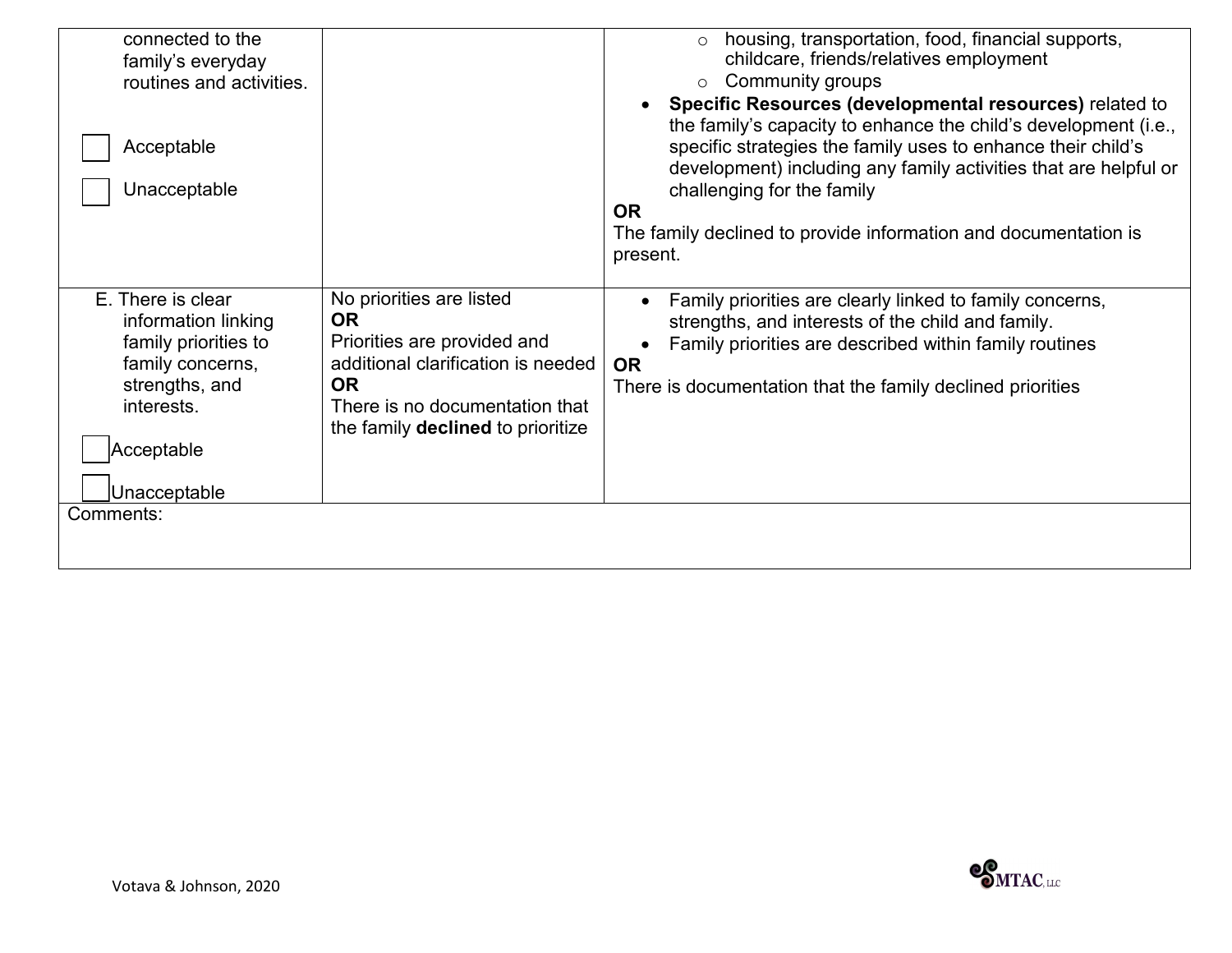Section 3 Reviewer Notes:

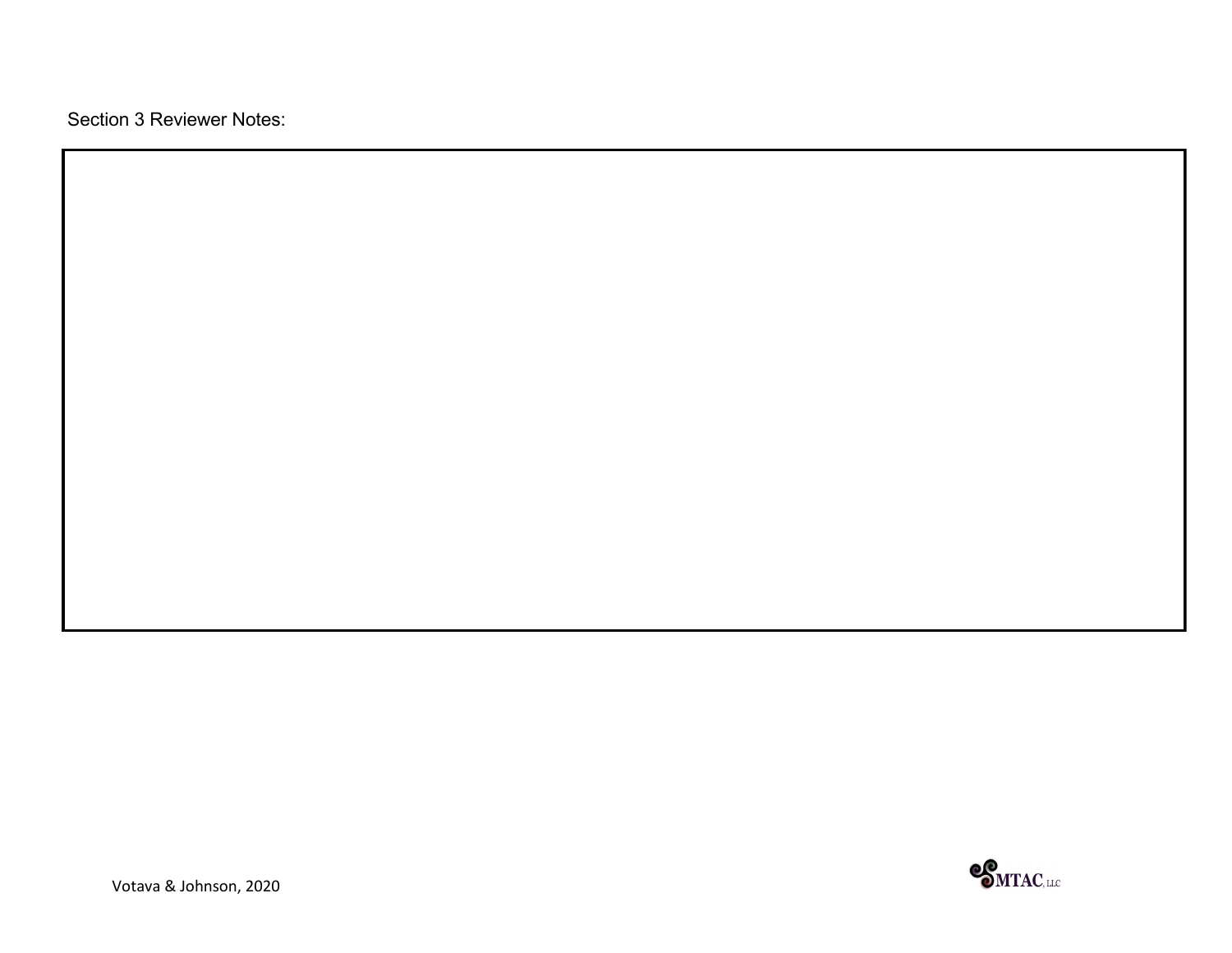| Section 4: Functional, Measurable Outcomes and Activities                                                                                             |                                                                                                                                                                                                                  |                                                                                                                                                                                                                                                                                                                                                                                                                                                                                                                                                                                         |  |  |  |  |  |  |  |
|-------------------------------------------------------------------------------------------------------------------------------------------------------|------------------------------------------------------------------------------------------------------------------------------------------------------------------------------------------------------------------|-----------------------------------------------------------------------------------------------------------------------------------------------------------------------------------------------------------------------------------------------------------------------------------------------------------------------------------------------------------------------------------------------------------------------------------------------------------------------------------------------------------------------------------------------------------------------------------------|--|--|--|--|--|--|--|
| <b>Review Questions</b>                                                                                                                               |                                                                                                                                                                                                                  |                                                                                                                                                                                                                                                                                                                                                                                                                                                                                                                                                                                         |  |  |  |  |  |  |  |
| A. Outcomes are based<br>on family's priorities<br>and concerns                                                                                       | <b>No</b>                                                                                                                                                                                                        | <b>Yes</b>                                                                                                                                                                                                                                                                                                                                                                                                                                                                                                                                                                              |  |  |  |  |  |  |  |
| <b>B.</b> Outcomes are<br>developmentally<br>appropriate (consistent<br>with PLD).                                                                    | <b>No</b>                                                                                                                                                                                                        | N/A if family outcome<br><b>Yes</b>                                                                                                                                                                                                                                                                                                                                                                                                                                                                                                                                                     |  |  |  |  |  |  |  |
| <b>Quality Review Area</b>                                                                                                                            | <b>Unacceptable</b>                                                                                                                                                                                              | $\overline{2}$<br><b>Acceptable</b>                                                                                                                                                                                                                                                                                                                                                                                                                                                                                                                                                     |  |  |  |  |  |  |  |
| C. Child and/or family<br>outcomes are<br>functional (related to<br>participation in daily<br>routines and activities).<br>Acceptable<br>Unacceptable | Outcome statements are written:<br>As services to be<br>provided<br><b>OR</b><br>In discipline-specific, or<br>therapeutic language<br>Uses jargon<br><b>OR</b><br>In vague terms (could be<br>used on any IFSP) | Outcome statements are functional in that they:<br>Are useful and meaningful to the family<br><b>AND</b><br>Target a skill necessary for full participation in daily routines<br>and activities<br>Reflects the family's unique real-life situations that are<br>addressed during daily routines and activities.<br>The following criteria should be met when the outcome is functional.<br>The outcome:<br><b>Based on routines</b><br>$\bullet$<br>Uses everyday language<br>Emphasizes the positive<br>Uses active rather than passive words<br>Uses integrated domains<br>$\bullet$ |  |  |  |  |  |  |  |
| D. Outcomes are<br>measureable                                                                                                                        | Outcome criteria statements:<br>Do not include criteria,<br>$\bullet$<br>procedures, or timelines                                                                                                                | Outcome criteria statements are meaningful to the family and<br>contain the following:<br>A level of measurability,<br>$\bullet$                                                                                                                                                                                                                                                                                                                                                                                                                                                        |  |  |  |  |  |  |  |
| Acceptable<br>Unacceptable                                                                                                                            | <b>OR</b><br>Include percentages<br>$\bullet$<br>and/or trials in criteria.                                                                                                                                      | Procedures, and<br>Timelines.<br>$\bullet$<br><b>AND</b><br>The outcome must be written so that all members of the team will<br>understand when the outcome has been met.                                                                                                                                                                                                                                                                                                                                                                                                               |  |  |  |  |  |  |  |

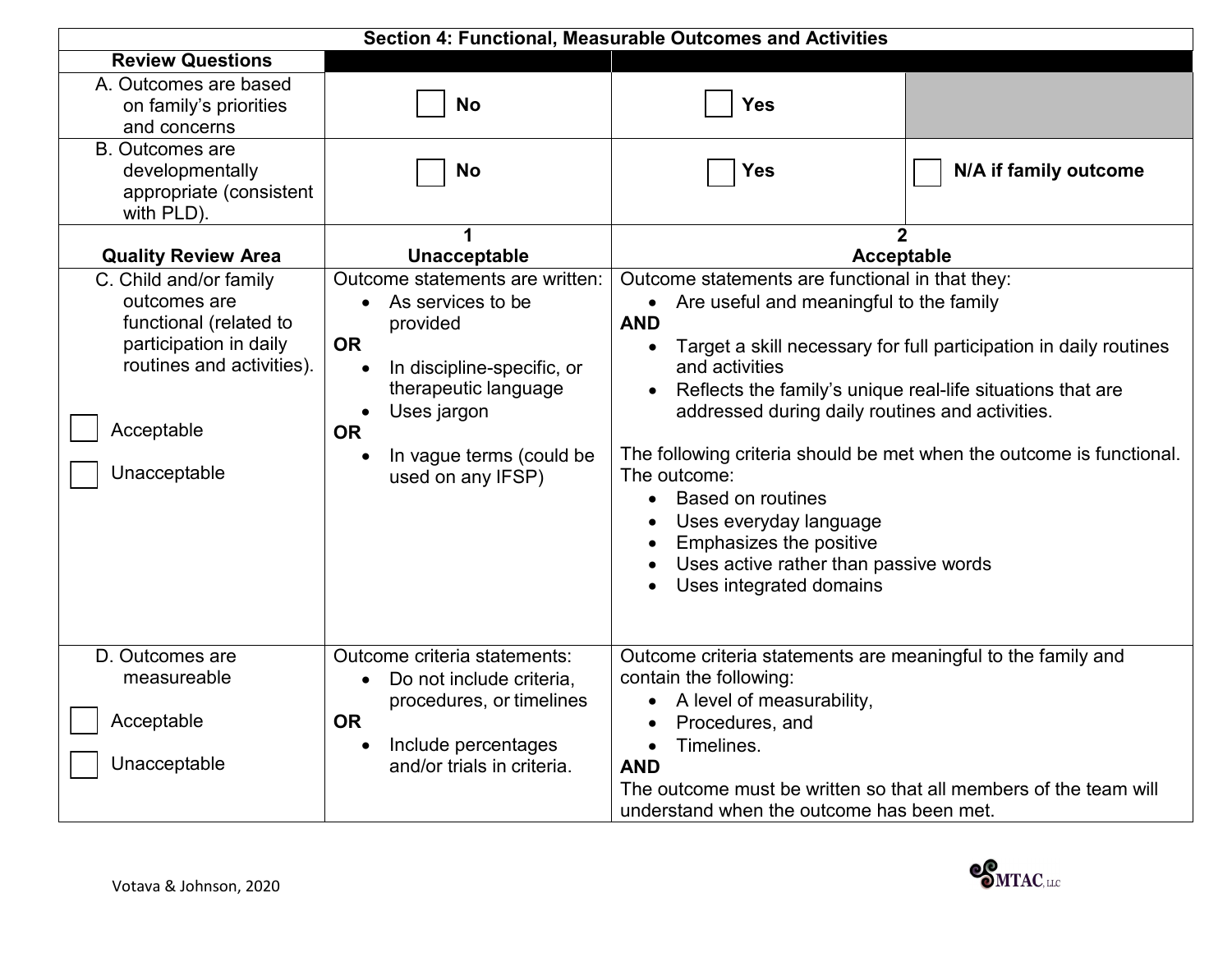| E. Early intervention<br>Activities reflect only what the<br>professional will do with the<br>activities support the<br>child's and family's<br>child, and only include<br>everyday routines and<br>specialized places and<br>build family capacity.<br>equipment.<br><b>OR</b><br>Acceptable<br>Activities are disjointed and not<br>connected to the outcomes<br>Unacceptable<br>(e.g., they could be<br>implemented in isolation without<br>achieving the outcome) |    |                      |                     |           |                      | Criteria include:<br><b>OR</b><br><b>AND</b><br><b>OR</b><br>Activities reflect that the early intervention personnel are supporting<br>the family/caregivers to implement intervention strategies, which<br>take place in the home and community settings.<br><b>AND</b><br>Activities are connected to the outcome and reflect the child's<br>functional skills.<br>Strategies and activities reflect that the family and/or caregiver(s)<br>implement activities of interest with professionals providing<br>consultation and/or coaching for family/caregiver learning and<br>problem-solving.<br><b>AND</b><br>Activities are connected to the outcome and reflect the child's<br>functional skills, interests and priorities. | reasonable period),<br>displayed.<br>situations). |                  |             | Maintenance criterion (demonstrates the behavior/skill for a<br>Fluency criterion (perform the skill smoothly and rapidly)<br>The amount of time over which the behavior needs to be<br>Generalization criterion (across times, people, places, |    |             |                                   |    |             |                            |
|-----------------------------------------------------------------------------------------------------------------------------------------------------------------------------------------------------------------------------------------------------------------------------------------------------------------------------------------------------------------------------------------------------------------------------------------------------------------------|----|----------------------|---------------------|-----------|----------------------|-------------------------------------------------------------------------------------------------------------------------------------------------------------------------------------------------------------------------------------------------------------------------------------------------------------------------------------------------------------------------------------------------------------------------------------------------------------------------------------------------------------------------------------------------------------------------------------------------------------------------------------------------------------------------------------------------------------------------------------|---------------------------------------------------|------------------|-------------|-------------------------------------------------------------------------------------------------------------------------------------------------------------------------------------------------------------------------------------------------|----|-------------|-----------------------------------|----|-------------|----------------------------|
| Review each outcome and rate:<br>Outcome #1                                                                                                                                                                                                                                                                                                                                                                                                                           | А: | <b>Yes</b><br>$\Box$ | <b>No</b><br>$\Box$ | <b>B:</b> | <b>Yes</b><br>$\Box$ | No<br>$\Box$                                                                                                                                                                                                                                                                                                                                                                                                                                                                                                                                                                                                                                                                                                                        | N/A<br>$\Box$                                     | $C$ :            | 1<br>$\Box$ | $\boldsymbol{2}$<br>$\Box$                                                                                                                                                                                                                      | D: | 1<br>$\Box$ | 2<br>$\Box$                       | E: | 1<br>$\Box$ | $\boldsymbol{2}$<br>$\Box$ |
| <b>Outcome #2</b>                                                                                                                                                                                                                                                                                                                                                                                                                                                     | A: | <b>Yes</b><br>$\Box$ | <b>No</b><br>$\Box$ | <b>B:</b> | <b>Yes</b><br>$\Box$ | <b>No</b><br>$\Box$                                                                                                                                                                                                                                                                                                                                                                                                                                                                                                                                                                                                                                                                                                                 | N/A<br>$\Box$                                     | C:               | 1<br>$\Box$ | $\overline{\mathbf{2}}$<br>$\Box$                                                                                                                                                                                                               | D: | 1<br>□      | $\mathbf 2$<br>$\Box$             | E: | 1<br>$\Box$ | $\boldsymbol{2}$<br>$\Box$ |
| Outcome #3                                                                                                                                                                                                                                                                                                                                                                                                                                                            | А: | <b>Yes</b><br>$\Box$ | No<br>$\Box$        | B:        | <b>Yes</b><br>$\Box$ | <b>No</b><br>$\Box$                                                                                                                                                                                                                                                                                                                                                                                                                                                                                                                                                                                                                                                                                                                 | N/A<br>$\Box$                                     | $C$ :            | 1<br>$\Box$ | $\mathbf 2$<br>$\Box$                                                                                                                                                                                                                           | D: | 1           | $\mathbf 2$<br>$\Box$             | E: | 1<br>$\Box$ | $\overline{2}$<br>$\Box$   |
| Outcome #4                                                                                                                                                                                                                                                                                                                                                                                                                                                            | А: | <b>Yes</b><br>□      | No<br>$\Box$        | B:        | <b>Yes</b><br>$\Box$ | No<br>$\Box$                                                                                                                                                                                                                                                                                                                                                                                                                                                                                                                                                                                                                                                                                                                        | N/A<br>$\Box$                                     | $\mathbf{C}$ :   | 1<br>$\Box$ | 2<br>$\Box$                                                                                                                                                                                                                                     | D: | 1<br>$\Box$ | $\boldsymbol{2}$<br>$\Box$        | E: | 1<br>$\Box$ | 2<br>$\Box$                |
| Outcome #5                                                                                                                                                                                                                                                                                                                                                                                                                                                            | A: | <b>Yes</b><br>$\Box$ | <b>No</b><br>$\Box$ | B:        | <b>Yes</b><br>$\Box$ | <b>No</b><br>$\Box$                                                                                                                                                                                                                                                                                                                                                                                                                                                                                                                                                                                                                                                                                                                 | N/A<br>$\Box$                                     | C:               | 1<br>$\Box$ | $\overline{2}$<br>$\Box$                                                                                                                                                                                                                        | D: | 1<br>П      | $\overline{\mathbf{2}}$<br>$\Box$ | E: | 1<br>$\Box$ | $\overline{2}$<br>$\Box$   |
| Outcome #6                                                                                                                                                                                                                                                                                                                                                                                                                                                            | А: | <b>Yes</b><br>$\Box$ | <b>No</b><br>$\Box$ | <b>B:</b> | <b>Yes</b><br>$\Box$ | No<br>⊔                                                                                                                                                                                                                                                                                                                                                                                                                                                                                                                                                                                                                                                                                                                             | N/A<br>$\Box$                                     | $\overline{C}$ : | 1<br>$\Box$ | $\overline{2}$<br>$\Box$                                                                                                                                                                                                                        | D: | 1<br>П      | $\overline{2}$<br>$\Box$          | E: | 1<br>$\Box$ | $\overline{2}$<br>$\Box$   |

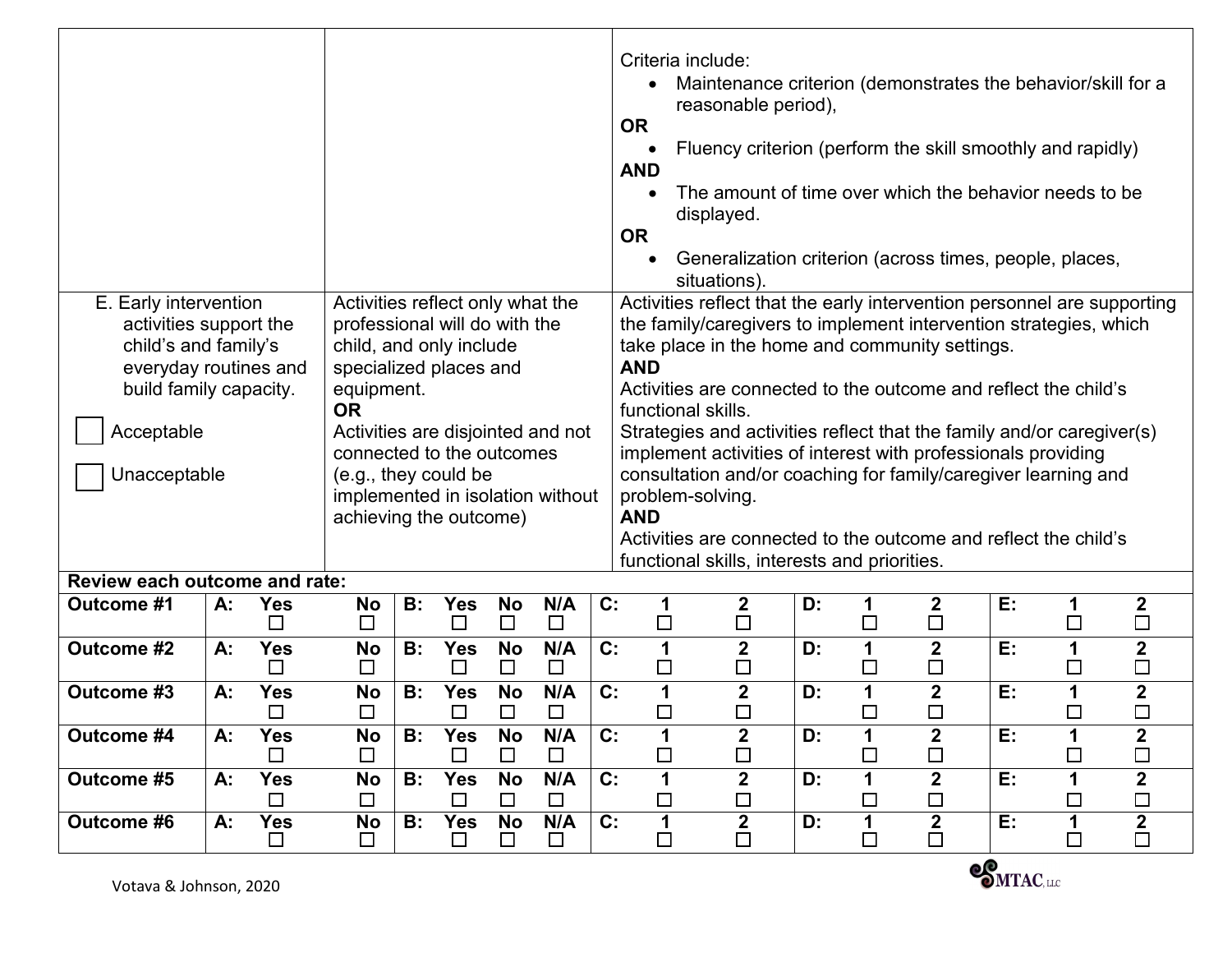| Outcome #7  | А: | Yes        | <b>No</b><br>$\Box$ | <b>B:</b> | <b>Yes</b> | <b>No</b> | N/A | $C$ :          |                          |   | D: |   | E: |   |
|-------------|----|------------|---------------------|-----------|------------|-----------|-----|----------------|--------------------------|---|----|---|----|---|
| Outcome #8  | А: | Yes        | <b>No</b>           | B:        | Yes        | <b>No</b> | N/A | $C$ :          |                          |   | D: |   | E: |   |
| Outcome #9  | А: | <b>Yes</b> | <b>No</b><br>$\Box$ | <b>B:</b> | <b>Yes</b> | No        | N/A | C:             | Ξ                        | ּ | D: |   | E: |   |
| Outcome #10 | А: | <b>Yes</b> | <b>No</b><br>$\Box$ | <b>B:</b> | Yes        | <b>No</b> | N/A | $\mathbf{C}$ : | $\overline{\phantom{0}}$ | ? | D: | າ | E: | ? |
| Comments:   |    |            |                     |           |            |           |     |                |                          |   |    |   |    |   |

Section 4 Reviewer Notes:

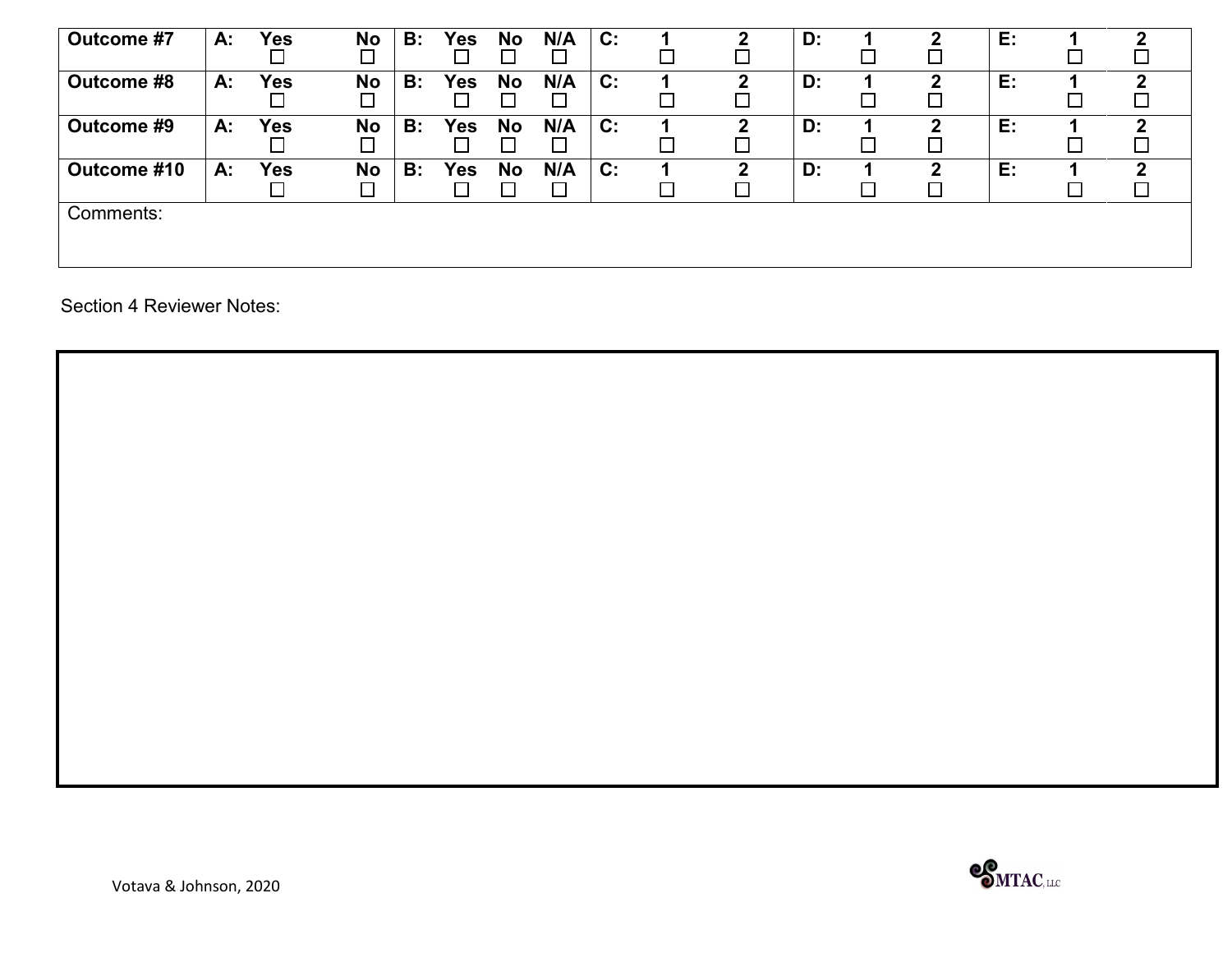| <b>Section 5: Services and Natural Environment</b> |                                                                       |                      |                                                                                                                                              |  |  |  |  |  |  |  |
|----------------------------------------------------|-----------------------------------------------------------------------|----------------------|----------------------------------------------------------------------------------------------------------------------------------------------|--|--|--|--|--|--|--|
| <b>Review Questions</b>                            |                                                                       |                      |                                                                                                                                              |  |  |  |  |  |  |  |
| A. Services are based on                           | A menu of services are offered with no relation                       |                      | Services are clearly based on the outcomes.                                                                                                  |  |  |  |  |  |  |  |
| meeting the outcomes.                              | to the needs in the outcomes.                                         |                      |                                                                                                                                              |  |  |  |  |  |  |  |
|                                                    | <b>No</b>                                                             |                      | <b>Yes</b>                                                                                                                                   |  |  |  |  |  |  |  |
| <b>B.</b> Location of services                     |                                                                       |                      |                                                                                                                                              |  |  |  |  |  |  |  |
| identified.                                        | <b>No</b>                                                             |                      | <b>Yes</b>                                                                                                                                   |  |  |  |  |  |  |  |
| C. Type of service                                 |                                                                       |                      |                                                                                                                                              |  |  |  |  |  |  |  |
| (individual or group)<br>identified.               | <b>No</b>                                                             |                      | <b>Yes</b>                                                                                                                                   |  |  |  |  |  |  |  |
| D. Funding source of                               |                                                                       |                      |                                                                                                                                              |  |  |  |  |  |  |  |
| services identified.                               | <b>No</b>                                                             |                      | <b>Yes</b>                                                                                                                                   |  |  |  |  |  |  |  |
| E. Duration of services                            |                                                                       |                      |                                                                                                                                              |  |  |  |  |  |  |  |
| identified (stop/start                             | <b>No</b>                                                             |                      | <b>Yes</b>                                                                                                                                   |  |  |  |  |  |  |  |
| dates).                                            |                                                                       |                      |                                                                                                                                              |  |  |  |  |  |  |  |
| F. Frequency of services                           |                                                                       |                      |                                                                                                                                              |  |  |  |  |  |  |  |
| identified (number of                              | <b>No</b>                                                             |                      | <b>Yes</b>                                                                                                                                   |  |  |  |  |  |  |  |
| days service provided).                            |                                                                       |                      |                                                                                                                                              |  |  |  |  |  |  |  |
| G. Length of services                              |                                                                       |                      |                                                                                                                                              |  |  |  |  |  |  |  |
| identified (length of                              | <b>No</b>                                                             |                      | <b>Yes</b>                                                                                                                                   |  |  |  |  |  |  |  |
| time service provided                              |                                                                       |                      |                                                                                                                                              |  |  |  |  |  |  |  |
| during each session).<br>H. Method of services     |                                                                       |                      |                                                                                                                                              |  |  |  |  |  |  |  |
| identified (how a                                  | <b>No</b>                                                             |                      | <b>Yes</b>                                                                                                                                   |  |  |  |  |  |  |  |
| service is provided).                              |                                                                       |                      |                                                                                                                                              |  |  |  |  |  |  |  |
|                                                    | $\mathbf 1$                                                           |                      | $\overline{2}$                                                                                                                               |  |  |  |  |  |  |  |
| <b>Quality Review Area</b>                         | <b>Unacceptable</b>                                                   |                      | <b>Acceptable</b>                                                                                                                            |  |  |  |  |  |  |  |
| Adequate information<br>$\mathbf{L}$               | The IFSP identifies one or more                                       |                      | All services are provided in natural environments                                                                                            |  |  |  |  |  |  |  |
| and evidence is                                    | services that are not in a natural                                    | <b>OR</b>            |                                                                                                                                              |  |  |  |  |  |  |  |
| provided to support the                            | environment for the child and                                         |                      | The child is receiving most services in natural environments                                                                                 |  |  |  |  |  |  |  |
| rationale that a child's                           | family.                                                               | <b>AND</b>           |                                                                                                                                              |  |  |  |  |  |  |  |
| needs and outcomes                                 | <b>AND</b>                                                            |                      | When a service is provided in a setting that is not a natural                                                                                |  |  |  |  |  |  |  |
| cannot be achieved in                              | There is no justification or the<br>justification is not based on the |                      | environment, a justification is included in the IFSP that is based on<br>the needs of the child, justifying that the setting is necessary to |  |  |  |  |  |  |  |
| natural settings.                                  | needs of the child but appears                                        | achieve the outcome. |                                                                                                                                              |  |  |  |  |  |  |  |
|                                                    | to be for one of the following                                        | <b>AND</b>           |                                                                                                                                              |  |  |  |  |  |  |  |
|                                                    | reasons:                                                              |                      |                                                                                                                                              |  |  |  |  |  |  |  |

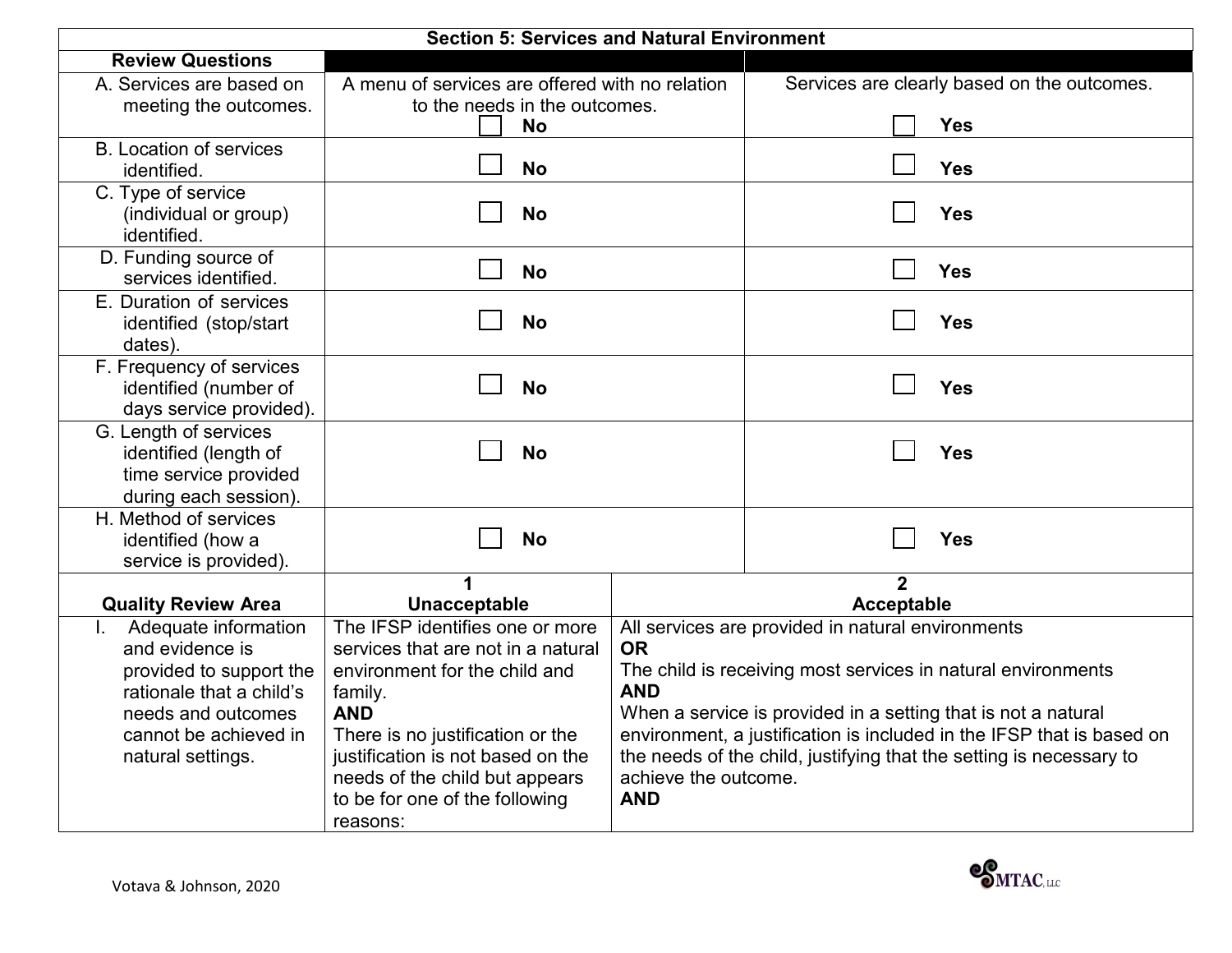| Acceptable<br>Unacceptable | Administrative<br>convenience<br>Fiscal reasons<br><b>Personnel limitations</b><br>Parent/therapist<br>preferences | For each service justified, there is a plan to transition interventions<br>into natural settings. |
|----------------------------|--------------------------------------------------------------------------------------------------------------------|---------------------------------------------------------------------------------------------------|
| Comments:                  |                                                                                                                    |                                                                                                   |

Section 5 Reviewer Notes:

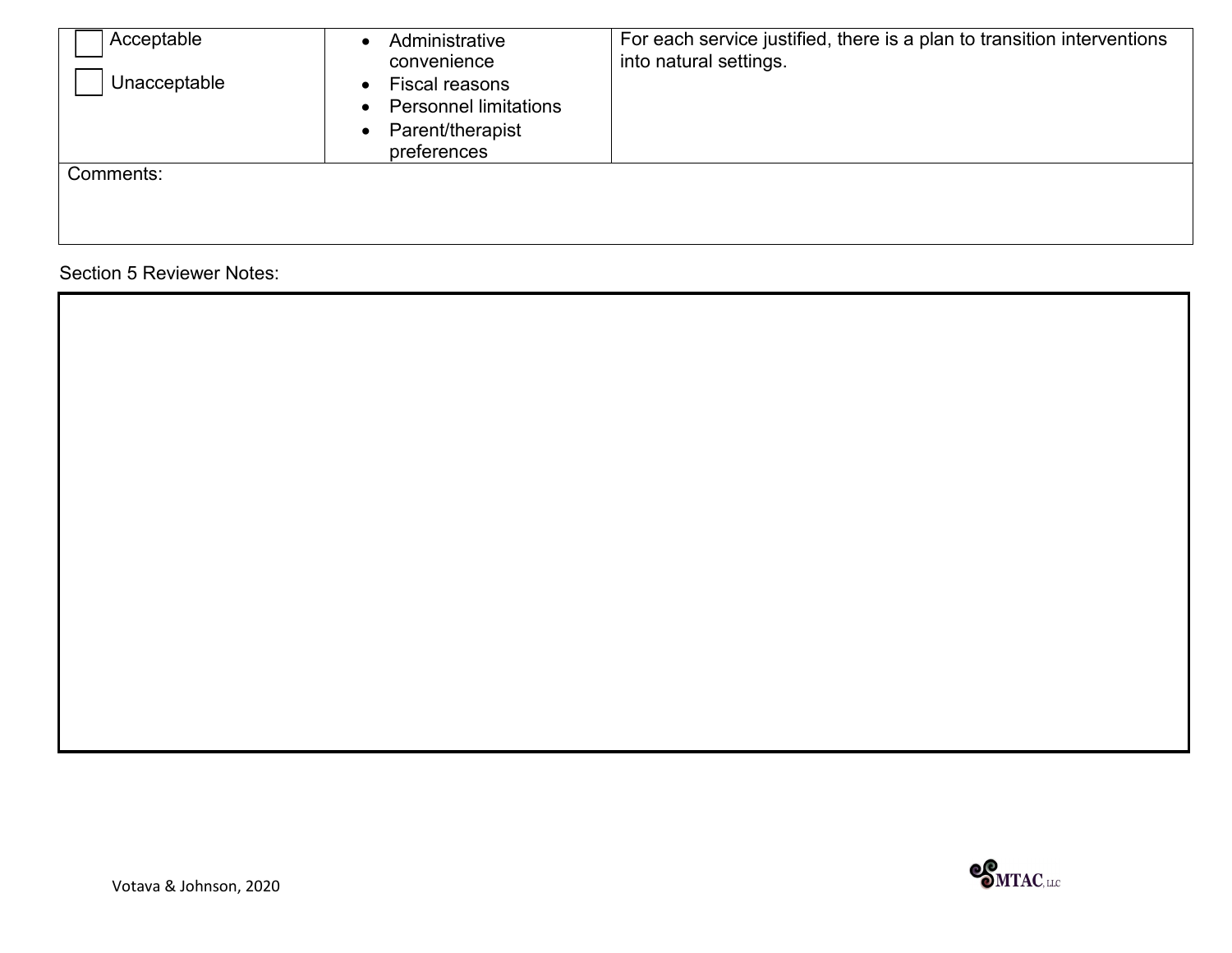| <b>Section 6: Adaptations and Supports</b>                                                                                                                                                                                                                                               |           |            |     |  |  |  |  |  |
|------------------------------------------------------------------------------------------------------------------------------------------------------------------------------------------------------------------------------------------------------------------------------------------|-----------|------------|-----|--|--|--|--|--|
| <b>Review Questions</b>                                                                                                                                                                                                                                                                  |           |            |     |  |  |  |  |  |
| A. Assistive technology<br>(low and high tech<br>supports and/or<br>modifications to the<br>environment i.e., sign<br>language, visual<br>schedules, adapted<br>utensils, etc.) supports<br>are provided when<br>needed to achieve an<br>outcome and<br>documented in the<br>activities. | <b>No</b> | <b>Yes</b> | N/A |  |  |  |  |  |
| <b>B.</b> Assistive technology<br>discussed in the<br>activity is appropriate<br>to meet the needs of<br>the child.                                                                                                                                                                      | <b>No</b> | <b>Yes</b> | N/A |  |  |  |  |  |
| Comments:                                                                                                                                                                                                                                                                                |           |            |     |  |  |  |  |  |

Section 6 Reviewer Notes:

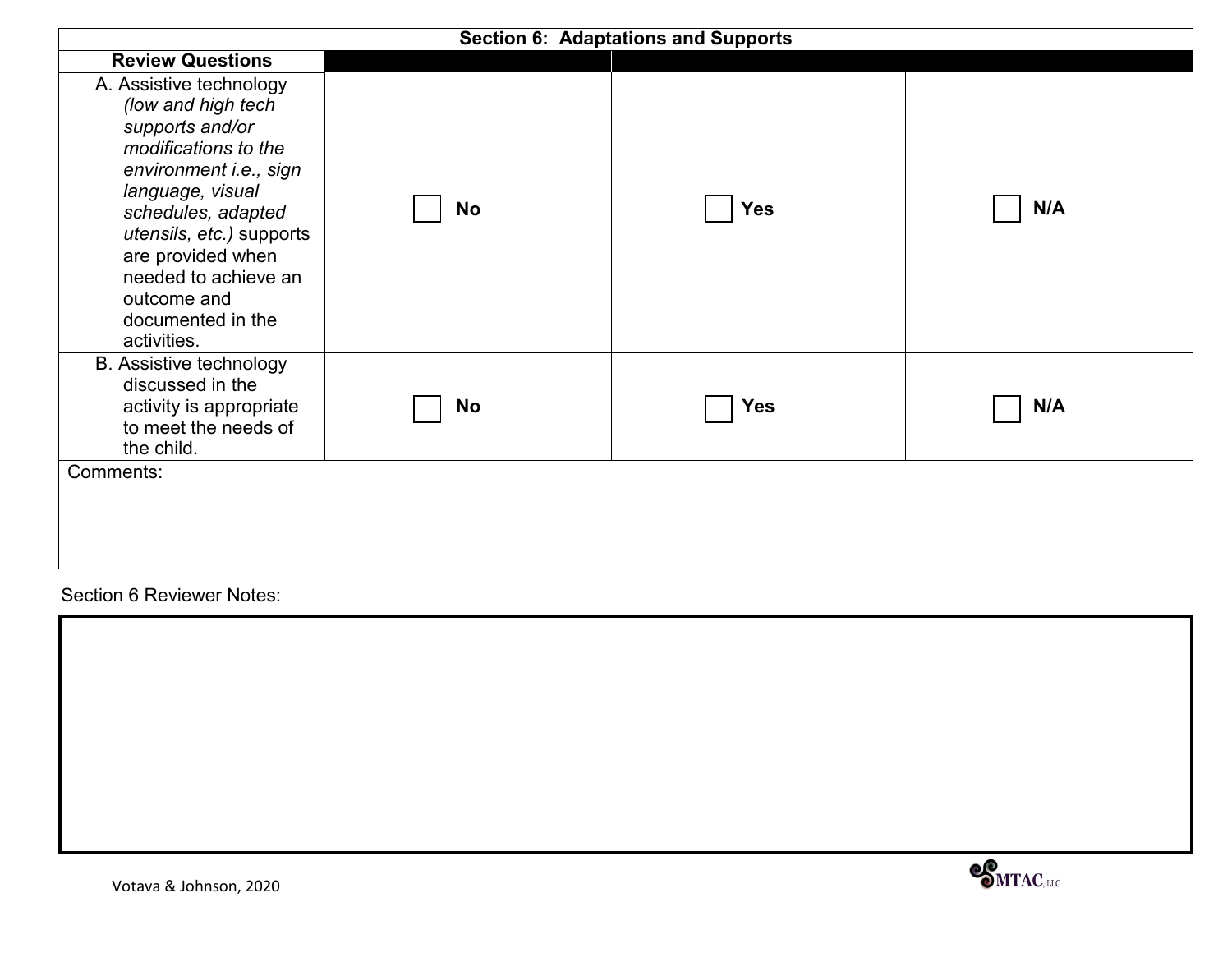| <b>Section 7: Transition</b>                                                                                                                                                                |                                                                                                                                                         |                                                                                                                                                                                                                                                                                                                                                                                                                                                                |                                                  |  |  |  |
|---------------------------------------------------------------------------------------------------------------------------------------------------------------------------------------------|---------------------------------------------------------------------------------------------------------------------------------------------------------|----------------------------------------------------------------------------------------------------------------------------------------------------------------------------------------------------------------------------------------------------------------------------------------------------------------------------------------------------------------------------------------------------------------------------------------------------------------|--------------------------------------------------|--|--|--|
| <b>Review Questions</b>                                                                                                                                                                     |                                                                                                                                                         |                                                                                                                                                                                                                                                                                                                                                                                                                                                                |                                                  |  |  |  |
| A. Opt-out form was<br>completed by 2.5 or<br>later if child entered<br>after 2.5. (optional<br>based on family<br>decision)                                                                | <b>No</b><br>Opt-out form should have<br>been completed and was not                                                                                     | <b>Yes</b><br>Family chose opt-out, and<br>form was completed                                                                                                                                                                                                                                                                                                                                                                                                  | N/A<br><b>Family chose referral to</b><br>Part B |  |  |  |
| B. If no opt-out, LEA<br>notification completed<br>by 2.6 or later if child<br>entered after 2.6.                                                                                           | $\Box$ No                                                                                                                                               | Yes                                                                                                                                                                                                                                                                                                                                                                                                                                                            | N/A                                              |  |  |  |
| C. Prior notice completed<br>for transition<br>meeting(s)                                                                                                                                   | $\Box$ No                                                                                                                                               | <b>Yes</b>                                                                                                                                                                                                                                                                                                                                                                                                                                                     | N/A                                              |  |  |  |
| D. DD eligibility<br>determination made by<br>2.9                                                                                                                                           | $\Box$ No                                                                                                                                               | $\blacksquare$<br>Yes                                                                                                                                                                                                                                                                                                                                                                                                                                          | N/A if parent withdraws                          |  |  |  |
| E. By the time the child is<br>2.6, the IFSP includes<br>a transition outcome.                                                                                                              | $\overline{\phantom{a}}$ No                                                                                                                             | <b>Yes</b>                                                                                                                                                                                                                                                                                                                                                                                                                                                     | N/A                                              |  |  |  |
| F. 2.7 meeting held                                                                                                                                                                         | <b>No</b>                                                                                                                                               | Yes                                                                                                                                                                                                                                                                                                                                                                                                                                                            | N/A if late referral                             |  |  |  |
| G. 2.9 meeting held                                                                                                                                                                         | <b>No</b>                                                                                                                                               | <b>Yes</b>                                                                                                                                                                                                                                                                                                                                                                                                                                                     |                                                  |  |  |  |
| <b>Quality Review Area</b>                                                                                                                                                                  | <b>Unacceptable</b>                                                                                                                                     | $\overline{2}$<br><b>Acceptable</b>                                                                                                                                                                                                                                                                                                                                                                                                                            |                                                  |  |  |  |
| H. The transition<br>outcome/activities<br>includes<br>documentation that<br>transition issues are<br>identified and<br>discussed, and steps<br>are included.<br>Acceptable<br>Unacceptable | No transition is noted in the<br><b>IFSP</b><br><b>OR</b><br>The information shared is<br>inadequate to inform parents<br>about the transition process. | Transition activities include information on all of the following:<br>Individual needs of the child, family, and receiving agency for a<br>successful transition.<br><b>AND</b><br>The transition outcome clearly relates to the needs of the child and<br>family.<br><b>AND</b><br>Information about the following:<br>Specific places<br>$\bullet$<br>Programs<br>$\bullet$<br><b>Dates</b><br>People who will need to be involved in the transition process |                                                  |  |  |  |

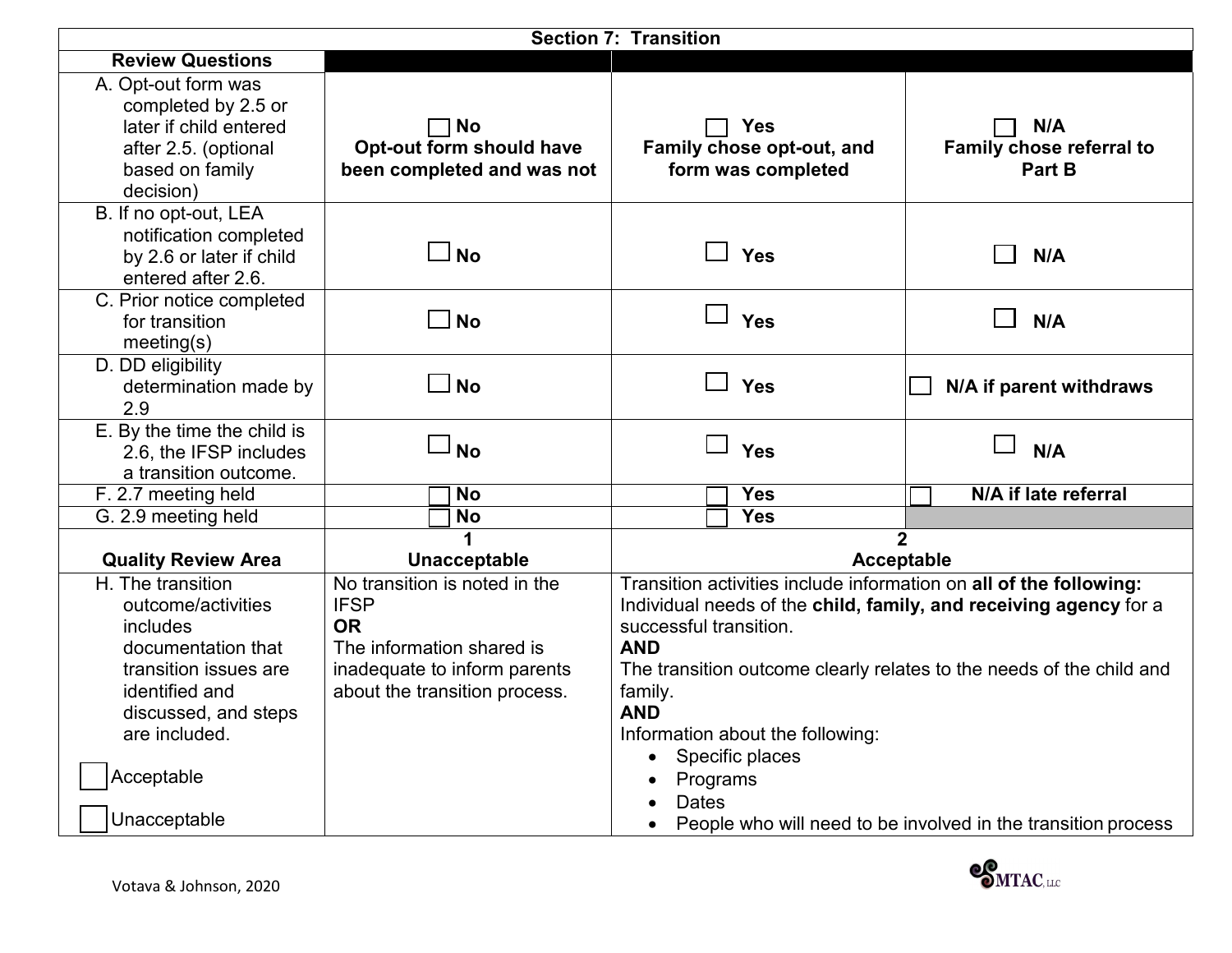|           | The IFSP includes     | No transition meeting             | Transition meeting notes include documentation that transition         |  |
|-----------|-----------------------|-----------------------------------|------------------------------------------------------------------------|--|
|           | documentation that    | information is noted in the IFSP. | issues are identified and discussed and steps are included to          |  |
|           | transition issues are | <b>OR</b>                         | prepare the family for choices/options at different transition points. |  |
|           | identified and        | The information shared is         | <b>AND</b>                                                             |  |
|           | discussed during a    | inadequate to inform parents      | The transition outcome clearly relates to the needs of the child and   |  |
|           | transition meeting.   | about the transition process.     | family.                                                                |  |
|           |                       |                                   |                                                                        |  |
|           | Acceptable            |                                   |                                                                        |  |
|           |                       |                                   |                                                                        |  |
|           |                       |                                   |                                                                        |  |
|           | Unacceptable          |                                   |                                                                        |  |
| Comments: |                       |                                   |                                                                        |  |
|           |                       |                                   |                                                                        |  |
|           |                       |                                   |                                                                        |  |
|           |                       |                                   |                                                                        |  |

## Section 7 Reviewer Notes:

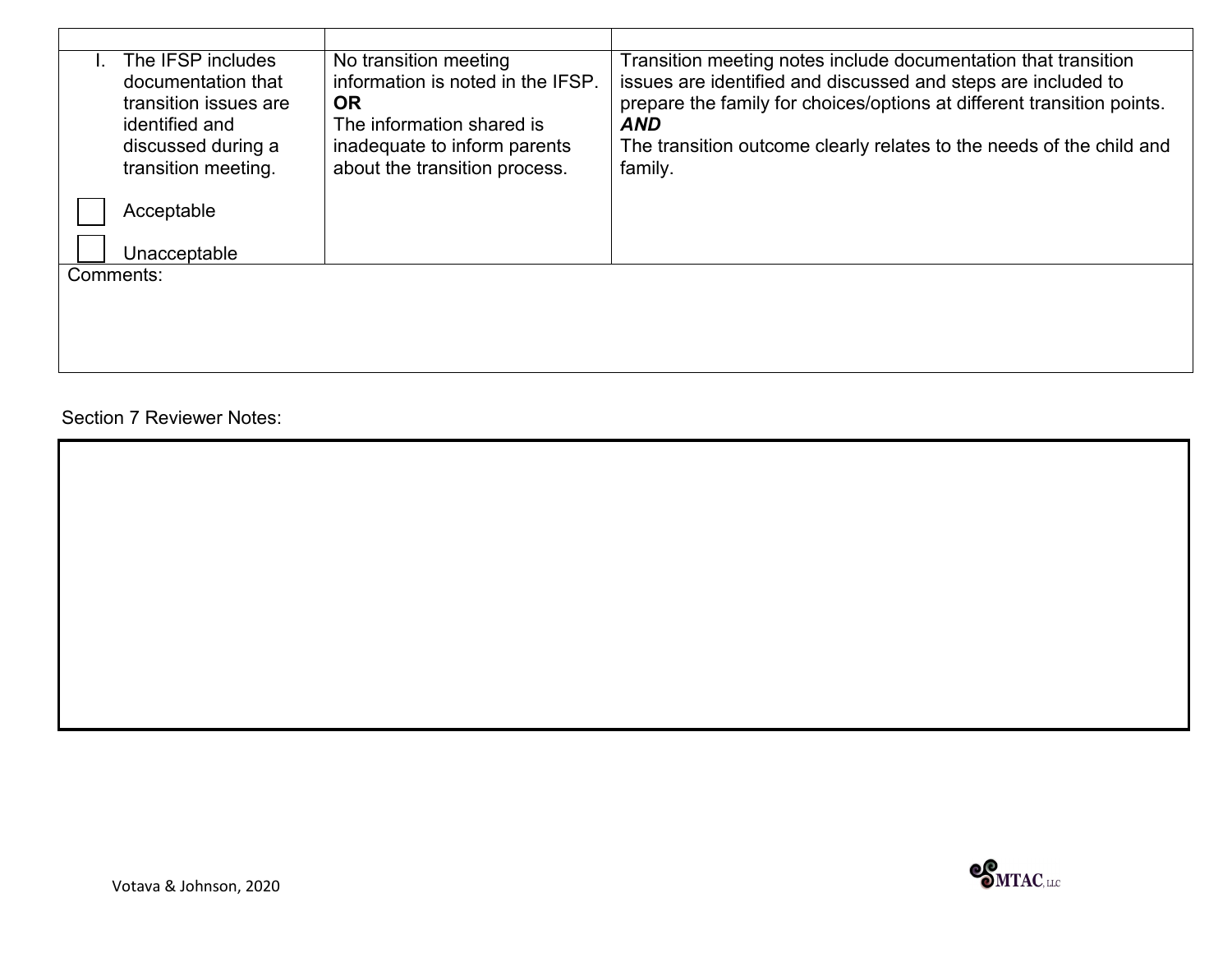| <b>Section 8: IFSP Review</b><br>Check if N/A (IFSP Review not due at this time)                                      |                        |                                 |  |  |
|-----------------------------------------------------------------------------------------------------------------------|------------------------|---------------------------------|--|--|
| <b>Review Questions</b>                                                                                               |                        |                                 |  |  |
| A. Prior notice<br>documented in Therap.<br><b>B. IFSP Participants</b><br>listed                                     | <b>No</b><br><b>No</b> | <b>Yes</b><br><b>Yes</b><br>- 1 |  |  |
| C. An IFSP review needs<br>to be completed at<br>least every 6 months,<br>and a review is<br>applicable to this IFSP. | <b>No</b>              | <b>Yes</b>                      |  |  |
| D. Progress toward<br>achieving outcomes is<br>included in the<br>documentation.                                      | <b>No</b>              | <b>Yes</b>                      |  |  |
| E. Present level of<br>development, including<br>child behavior is<br>updated.                                        | <b>No</b>              | <b>Yes</b>                      |  |  |
| F. Priorities are updated.                                                                                            | <b>No</b>              | Yes                             |  |  |
| G. Outcomes in the IFSP<br>are updated.                                                                               | <b>No</b>              | <b>Yes</b><br>$\sim 10$         |  |  |
| H. Services are updated<br>and based on the need<br>of the updated<br>outcomes.                                       | <b>No</b>              | <b>Yes</b>                      |  |  |
| I. Family assessment<br>updated.                                                                                      | <b>No</b>              | <b>Yes</b>                      |  |  |
| Comments:                                                                                                             |                        |                                 |  |  |